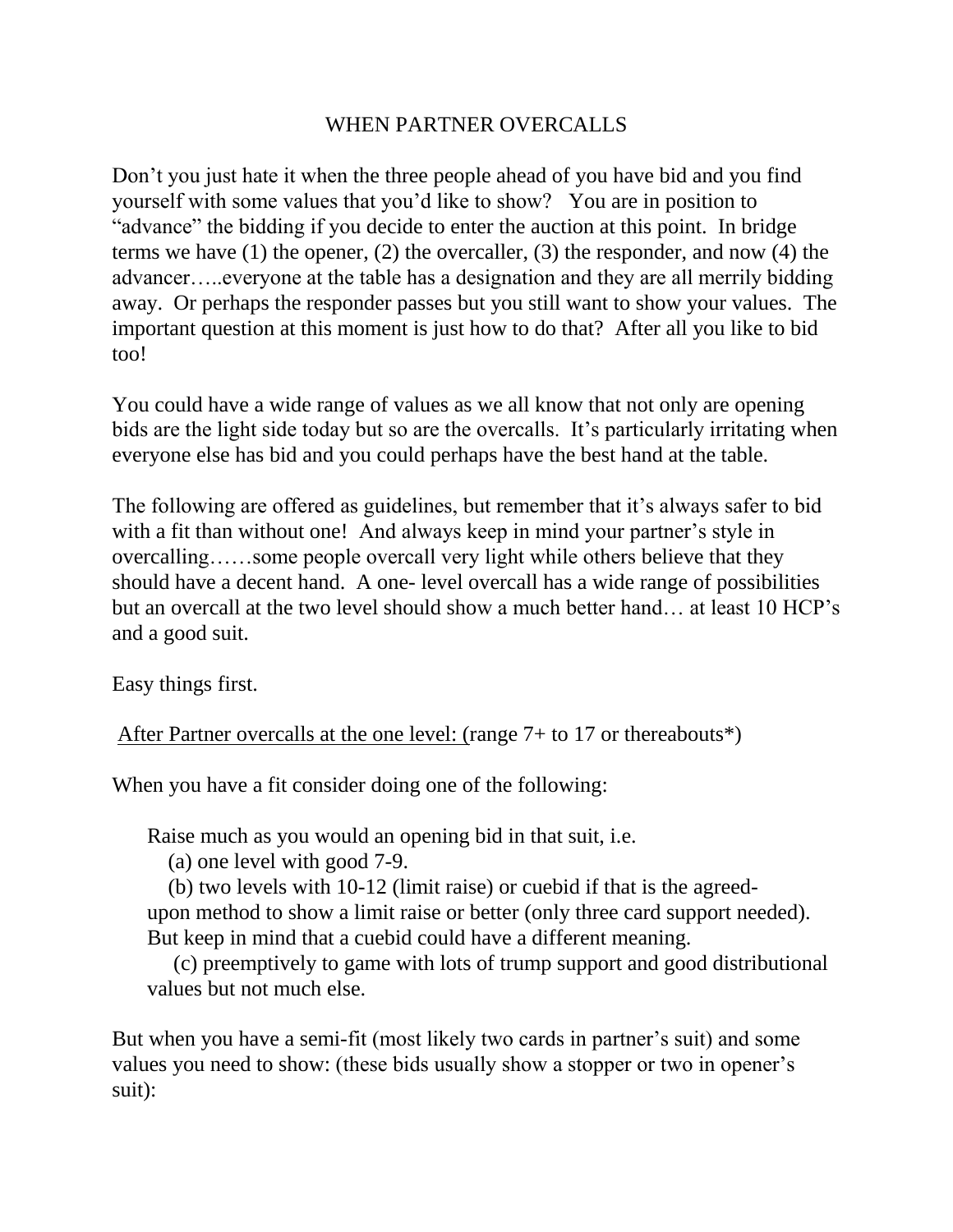Bid NT as a constructive bid:

(a) 1NT with about 8-10, balanced or semi-balanced, and two-card support (or perhaps three small).

(b) 2NT with about 11-12 balanced or semi-balanced and two-card support (or perhaps three small).

(c) 3NT if you think you can make it. (You likely have a source of tricks of your own)

Without a fit for partner's overcalled suit, decisions are often more difficult but the following are relatively standard in bidding practices:

(a) Bid a new suit of five cards or longer as constructive but not forcing....usually without support for partner's suit (suit quality should be good)

(b) Cuebid with a really good hand with or without support. This makes a new suit by you at your next opportunity forcing for one round. This is perhaps the hardest for a partnership to handle as most want to assume that a cuebid shows support, but this is the one case when it doesn't necessarily. (c) Pass without support and few values as trouble may be lurking. (DO NOT ATTEMPT TO SAVE PARTNER.)

After Partner overcalls at the two level (range is a GOOD suit and decent hand)

When you have a three card or greater fit:

Raise much as you would a one level overcall

(a) One level with 6-9 points,

(b) Cuebid with more than 9 HCP's as you should have game.

(c) Bid game with a good hand if your RHO bids and you don't have room to cuebid or otherwise tell partner you have a good support hand.

(d) Make a splinter bid (shows shortness in suit bid) to show good hand with at least four card support.

Pass without support and few values. (AGAIN, DO NOT ATTEMPT TO SAVE PARTNER.)

With two card support (or perhaps even a singleton honor):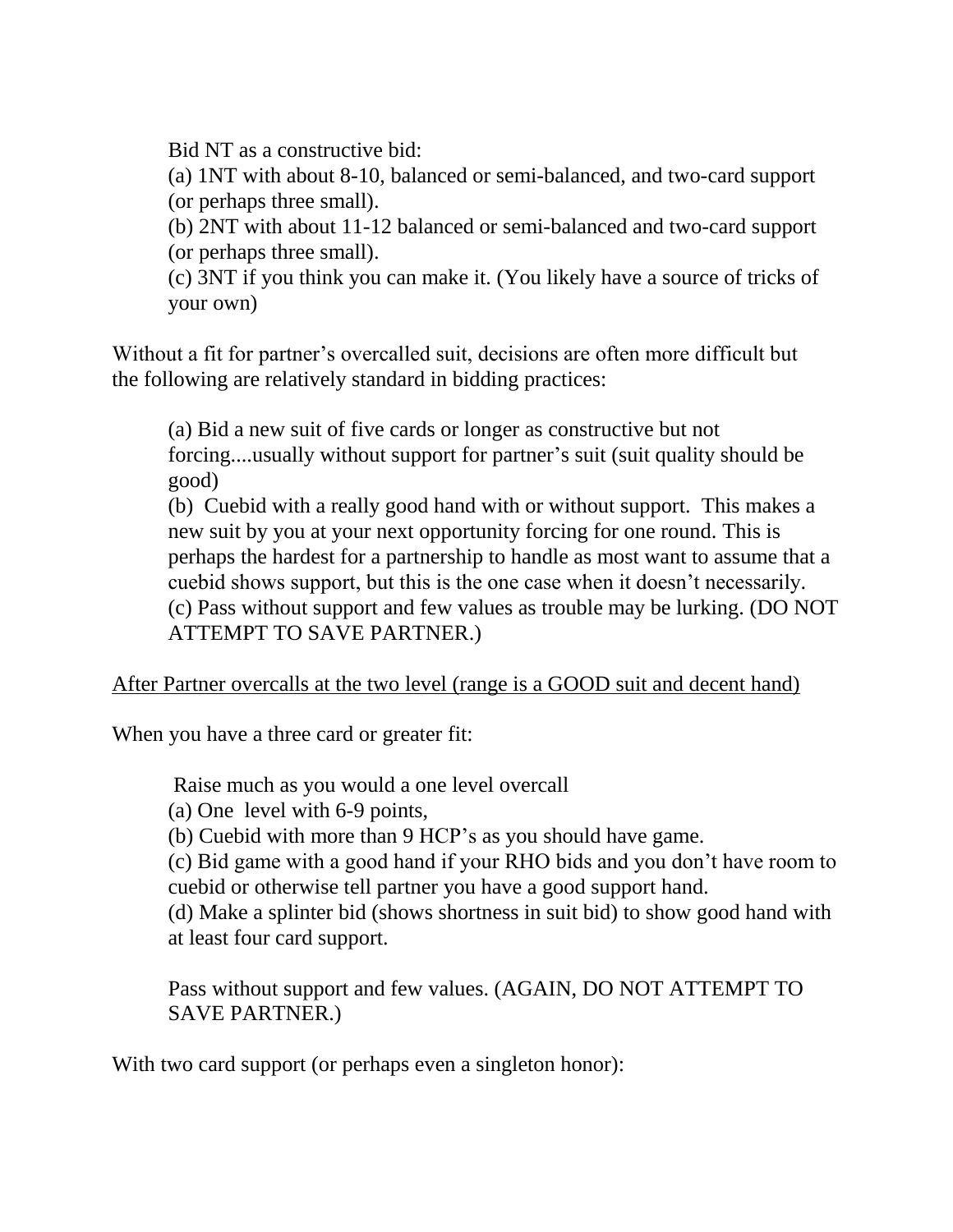Bid NT as a constructive bid

(a) at cheapest level with 8-10 and suits stopped

(b) 3NT if you think you can make it.

Without much of a fit for partner's suit you can:

- (a) Bid a new suit (very constructive) with good suit of your own.
- (b) Pass!

When partner overcalls an opponent's weak two bid: (Partner should have sound values and not just a long suit….bids after a preempt show good hands and NEVER a preemptive hand.)

Raise much as you would had partner overcalled at the two level (see above) Raise to game if you think it can be made. Bid a new suit…..FORCING on partner. Bid NT at the cheapest level to show interest in a NT game Bid 3NT to show decent hand with good stoppers in weak-two suit Pass

When partner overcalls a NT:

1. Play all systems on if RHO passes.

- 2. Raise to 2NT with 8-9.
- 3. Raise to 3NT with good 9+.
- 4. If your RHO bids 2C, use a double to show a Stayman bid.
- 5. Use a cuebid as Stayman if RHO bids something other than 2C.
- 6. Play transfers at the two level if RHO bids 2C.

7. If the opponents interfere so you can no longer transfer at the two level then you can bid your major suit at the two level as a non forcing bid….. or 8. If the opponents interfere and you have a game going hand with a five card or longer major bid it by jumping to the three level as a forcing bid.

9. Use Texas transfers at the four level even in competition.

10. Doubles of suits other than 2C are penalty doubles.

11. Consider learning the lebensohl convention to cover most types of interference. (Guaranteed to give you a headache at first.)

## When partner overcalls preemptively:

1. Pass with no fit and few values. (Remember partner has bid some of your